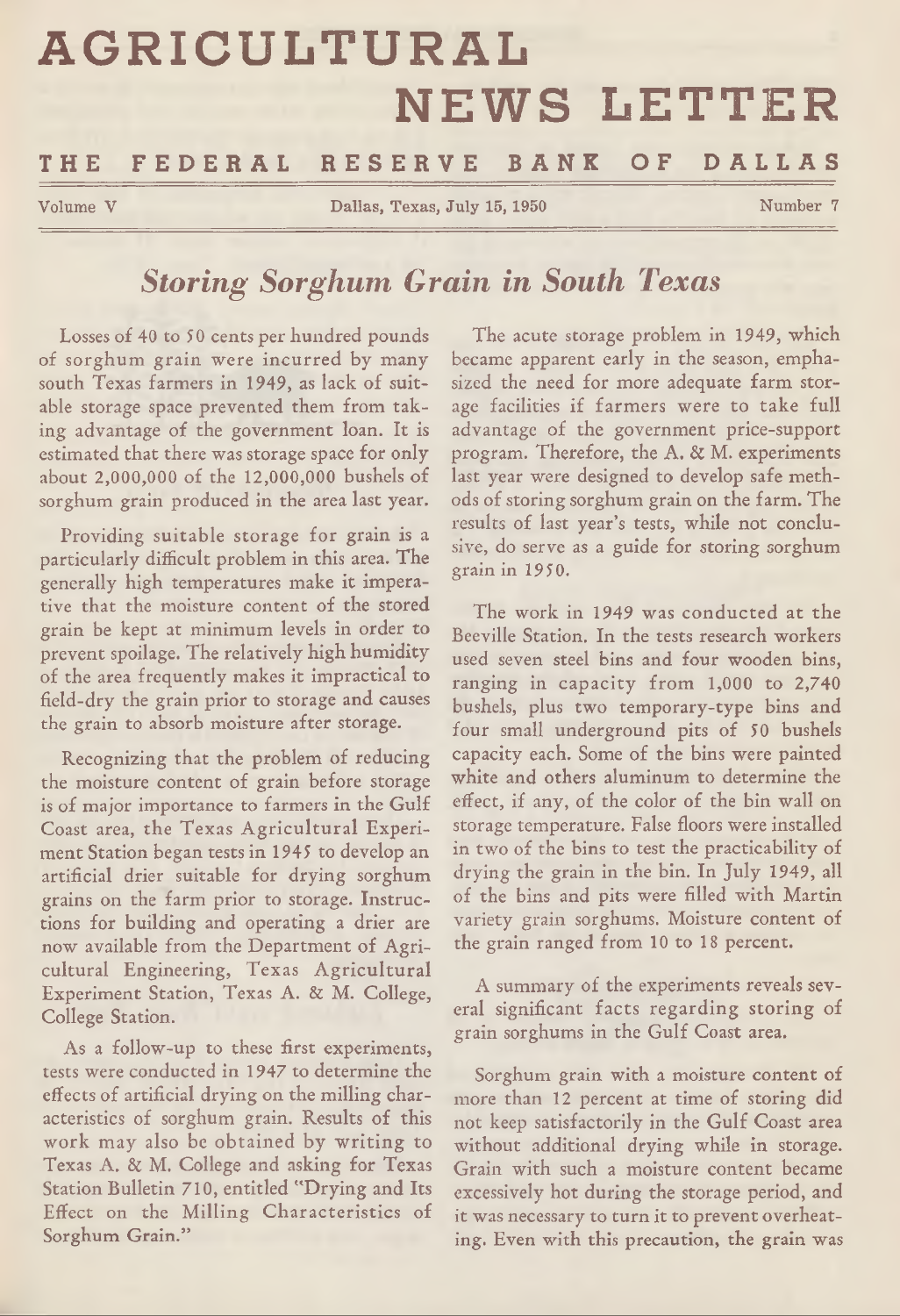"caked" in several places and the grade reduced materially.

Insect activity was found to increase rapidly with a rise in moisture content, and insect control became difficult when moisture exceeded 12 percent. In the bins where grain of 10- to 12-percent moisture was stored, insects were readily controlled and no deterioration was apparent in grade or quality of the grain.

Artificial drying of the grain in the bins which had false floors was reasonably successful, although drying time increased rapidly when the depth of the grain was greater than 1 foot, 3 inches. Grain with a moisture content of 14 to 18 percent, however, was dried successfully in these bins. If speed in drying is not important and if producers intend to store the grain in the same bin in which it is dried, this method of drying should prove satisfactory.

The two temporary bins and the underground pits were filled with grain having 10 to 12-percent moisture and apparently kept the grain satisfactorily, although the temperatures were somewhat higher than those in the steel and wooden bins containing grain of a similar moisture content.

Color of the bin wall had no significant effect on storage temperatures of the grain.

While further tests will undoubtedly shed more light upon the problems of storing grains in south Texas, the results of last year's experiments suggest the following recommendations for storing sorghum grain in the Gulf Coast area:

(1) Use a tightly constructed bin.

(2) Reduce the moisture content of all grain to 10 to 12 percent before storing.

(3) Fumigate the grain with a mixture of three parts ethylene dichloride and one part carbon tetrachloride, by volume, at the beginning of the storage period. Dosages recommended per 1,000 bushels of grain for the different types of construction are: steel bin, 8 gallons; wooden bin, 10 gallons; and temporary bin, 12 gallons.

(4) Check for insect activity every 2 weeks during warm weather and refumigate if there are as many as two weevils or five bran beetles per pint sample of grain.

(5) Check the temperature at least every 2 weeks during the summer and move grain if temperature remains above 95 degrees F. for a prolonged period.



*Hogging-Off Corn*

A new measure of corn yields—pounds of pork per acre—is becoming common in Louisiana, where farmers are hogging-off corn and soybeans.

According to Louisiana State University, corn growers are able to produce as much as 1,200 pounds of pork per acre by hogging-off corn and soybeans. In recent years this method of marketing corn yielded a return equivalent to about \$2.50 per bushel, when the crop was selling as low as \$1.25 per bushel for feed.

Hogging-off corn and beans saves the cost of harvesting and reduces materially the labor required for feeding the hogs. It is necessary, of course, to have a hog-tight fence around the field, and the animals should have free access to plenty of fresh water, shade, and a mineral supplement.

### *Lighter-W eight Hogs Best*

Hogs weighing from 200 to 230 pounds are most likely to top the market, says E. M. Regenbrecht, extension swine husbandman of Texas A. & M. College.

These lighter-weight hogs are in stronger demand than heavier ones because they yield neater, more desirable size cuts for the consumer and produce a smaller percentage of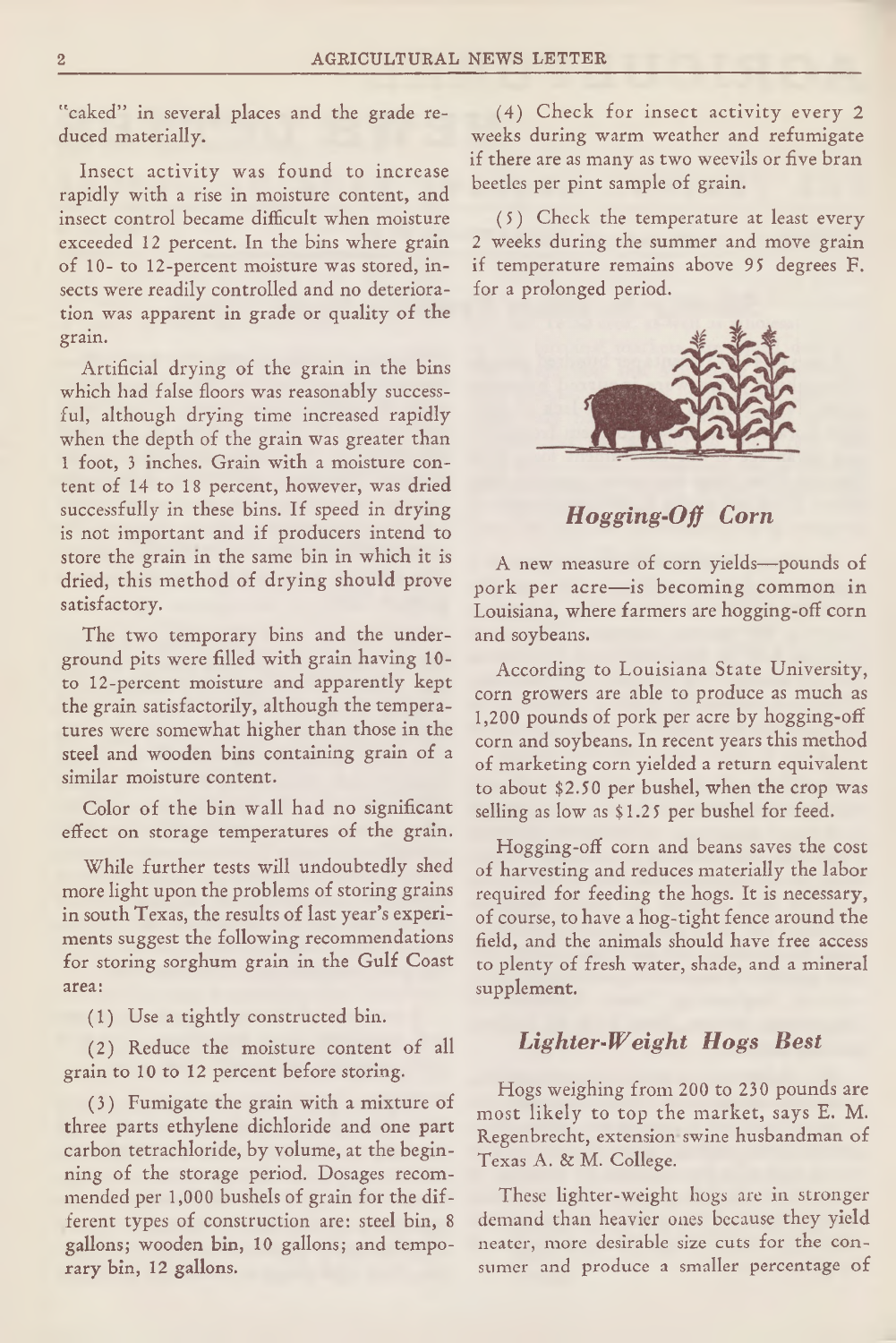lard, which is a relatively low-value part of the carcass.

Another reason for selling hogs at these lighter weights is that they become less efficient users of feed when they exceed 230 pounds in weight.

# *APF and Antibiotics?*

The use of APF (animal protein factor) concentrates and antibiotics, such as aureomycin and streptomycin, in poultry and livestock feeds has produced sensational results at several state agricultural experiment stations.

At the Texas experiment stations located at Gonzales and College Station, Texas, broilers fed a ration containing no animal protein weighed  $1\frac{1}{2}$  pounds at 10 weeks of age. Another group of birds fed the same ration plus APF concentrate weighed  $2\frac{1}{2}$  pounds at 10 weeks, while a third group fed the basic ration plus APF concentrate containing aureomycin weighed 2% pounds at the same age. Work at other stations and on other classes of livestock has shown similar results.

The use of APF is now quite general in many rations, and results can be predicted rather accurately. APF concentrate can be purchased and added to home-grown feeds, or an adequate supply can be provided by adding an animal protein, such as fish meal, tankage, or meat scraps, to the ration.

The use of antibiotics, such as aureomycin and streptomycin, in animal feeds is very new and further research is under way to determine additional facts. The materials are not yet readily available to livestock and poultry raisers, and their general use by farmers should await the results of more extensive tests.

# *Vaccinate for Neivcastle Disease*

Poultrymen are warned that there is no known cure for the destructive Newcastle disease, but vaccination will give good control if done properly and is cheap insurance against the disease, according to Louisiana State University.

A live virus vaccine should be used when the birds are between 5 and 14 weeks of age. Vaccination should be made in the web of the wing exactly the same way as for fowl pox or chicken pox. The specialists emphasize that immunization should take place prior to the time pullets start laying, as vaccination when the birds are laying will interrupt egg production for several weeks.



Control of Newcastle disease in broilers can be achieved by (1) purchasing only chicks hatched from flocks that have been immunized against the disease, which provides immunity in the chicks until they are about 4 or 5 weeks

old, and (2) vaccination at about 5 weeks of age.

#### *D on't Starve Poultry*

The common practice of fasting or starving chickens for 24 hours before marketing results in a loss of weight and, thus, a loss of income to the farmer, according to Louisiana State University specialists.

Keeping the birds off feed only 3 or 4 hours prior to marketing is recommended. If this practice is followed, the birds will lose about two-thirds of the intestinal content that would be lost in the 24-hour period and will actually gain in body weight during the marketing period.



*Cotton Insects Still Threaten*

Cotton insects have been more numerous throughout the Southwest this season than in any recent year. Farmers have been waging a fairly successful battle against these pests in